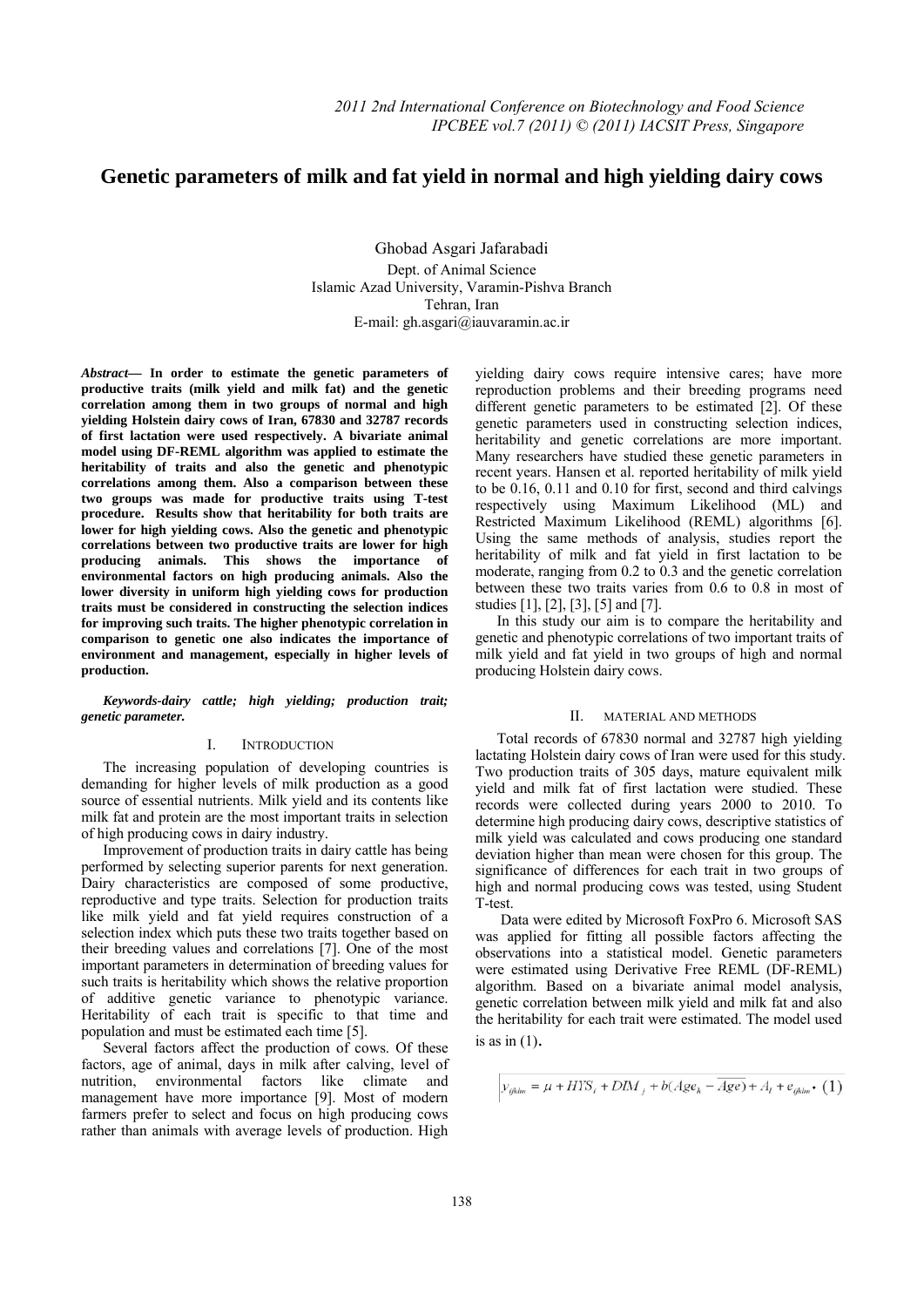Where  $Y_{ijklm}$ = Observation of any productive trait,  $\mu$  Population mean of each trait,  $HYS$  Fixed effect of  $i^{th}$ herd-year-season class, *DIMj*= Effect of *j th* days in milk class, *b*= Regression coefficient of any observation on age of first calving,  $Age_k$ = Fixed effect of  $k^{th}$  age of first calving,  $A_i$ = Random effect of  $l^{th}$  animal and  $e_{ijklm}$  Random residual effect of any observation.

#### III. RESULTS

Descriptive statistics of first lactation production is shown in table 1. Results show that there exist significant differences between high yielding and normal cows for mean of each trait ( $\alpha = \%$ 5).

Heritability for each trait with its standard error is given in table 2 for both groups of cows. The heritability in normal producing cows is higher than high yielding cows for both productive traits. Genetic and phenotypic correlations between two traits are shown in tables 3 and 4 for each group of animals. Results indicate that both genetic and phenotypic correlations are higher for cows with normal levels of production comparing with those of high producing cows.

#### IV. DISCUSSION

 Low heritability of milk yield in high yielding cows in comparison to average cows is considerable. The heritability of milk yield in normal animals (0.325) was the same as other studies. Pryce et al. reported the heritability of first lactation to be 0.47 [5] .Kadarmideen et al. reported this heritability equal to 0.32 for all animals [3]. The lower estimate of heritability of milk yield in high producing cows (0.165) may be due to selection of only a limited number of producing individuals from a larger population of normal dairy cows, which causes loss of variation in such a subpopulation.

TABLE 1. DESCRIPTIVE STATISTICS OF MILK AND FAT YIELD FOR EACH PRODUCTION LEVEL

| <b>Production Level</b> | Trait      | <b>Heritability</b> | <b>Standard Error</b> |
|-------------------------|------------|---------------------|-----------------------|
|                         | Milk yield | 0.165               | 0.018                 |
| <b>High Yielding</b>    | Fat Yield  | 0.142               | 0.021                 |
|                         | Milk yield | 0.325               | 0.015                 |
| <b>Normal</b>           | Fat Yield  | 0.27                | 0.010                 |

| <b>Production</b><br>Level | Trait      | Mean (kg) | <b>Standard Deviation</b><br>(kg) |
|----------------------------|------------|-----------|-----------------------------------|
|                            | Milk yield | 10580.32  | 1154.30                           |
| <b>High Yielding</b>       | Fat Yield  | 268.45    | 46.10                             |
|                            | Milk yield | 8754.56   | 601                               |
| <b>Normal</b>              | Fat Yield  | 263       | 32.03                             |

TABLE 2. HERITABILITY OF TRAITS FOR EACH PRODUCTION LEVEL

 Another reason for this reduction in heritability may be related to lower genetic diversity in uniform high producing animals due to selection which leads to lower response to selection for milk yield.

The heritability of fat yield in normal population of dairy cows was 0.27 which was similar to results of Costa et al. who reported it to be 0.25 and 0.22 for Holsteins of Brazil and U.S.A respectively [2]. Kadarmideen et al. found higher amount for this coefficient, equal to 0.4 [3]. The reason for having lower heritability of fat yield in high producing animals (0.142) may be same as those mentioned for milk yield. Low variation in milk fat in high producing animals shows the homogeneity of those individuals for this trait having high selection intensity and pressure on it in comparison to that of normal animals. Low heritability of a specific trait means that the trait is mainly under the control of environmental factors like nutrition and management.

Genetic and phenotypic correlation between milk yield and fat yield was lower in high yielding animals compared to those of normal animals. Albuquerque et al. found the genetic and phenotypic correlations between milk yield and fat yield to be 0.63 and 0.75 respectively using a multi trait REML in normal cattle [8]. The low genetic correlation (0.12) in high producing cows may be caused by a decrease in content of fat in milk when production increases, which may be seen in higher levels of production. The phenotypic correlation in this group is higher than the genetic correlation which resembles the effect of environmental factors, i.e. common environmental factors mainly cause the correlation among traits. The difference between genetic and phenotypic correlation in normal producing animals is lesser, indicating the effect of environment on high producing dairy cattle. Even in normal animals phenotypic correlation was higher than genetic correlation which was similar to results of Chauhan and Hayes showing the important role of environmental factors on such traits [10].

TABLE 3. GENETIC (UPPER DIAGONAL) AND PHENOTYPIC (LOWER DIAGONAL) CORRELATION IN NORMAL DAIRY COWS

| <b>Traits</b>    | Milk Yield | <b>Fat Yield</b> |
|------------------|------------|------------------|
| Milk Yield       | -          | 0.53             |
| <b>Fat Yield</b> | 0.66       | -                |

TABLE 4. GENETIC (UPPER DIAGONAL) AND PHENOTYPIC (LOWER DIAGONAL) CORRELATION IN HIGH YIELDING DAIRY COWS

| <b>Traits</b>    | Milk Yield | <b>Fat Yield</b> |
|------------------|------------|------------------|
| Milk Yield       |            | 0.12             |
| <b>Fat Yield</b> | 041        |                  |

#### V. CONCLUSION

In animal breeding, improving animals for high levels of milk and fat production leads to decrease of their heritability